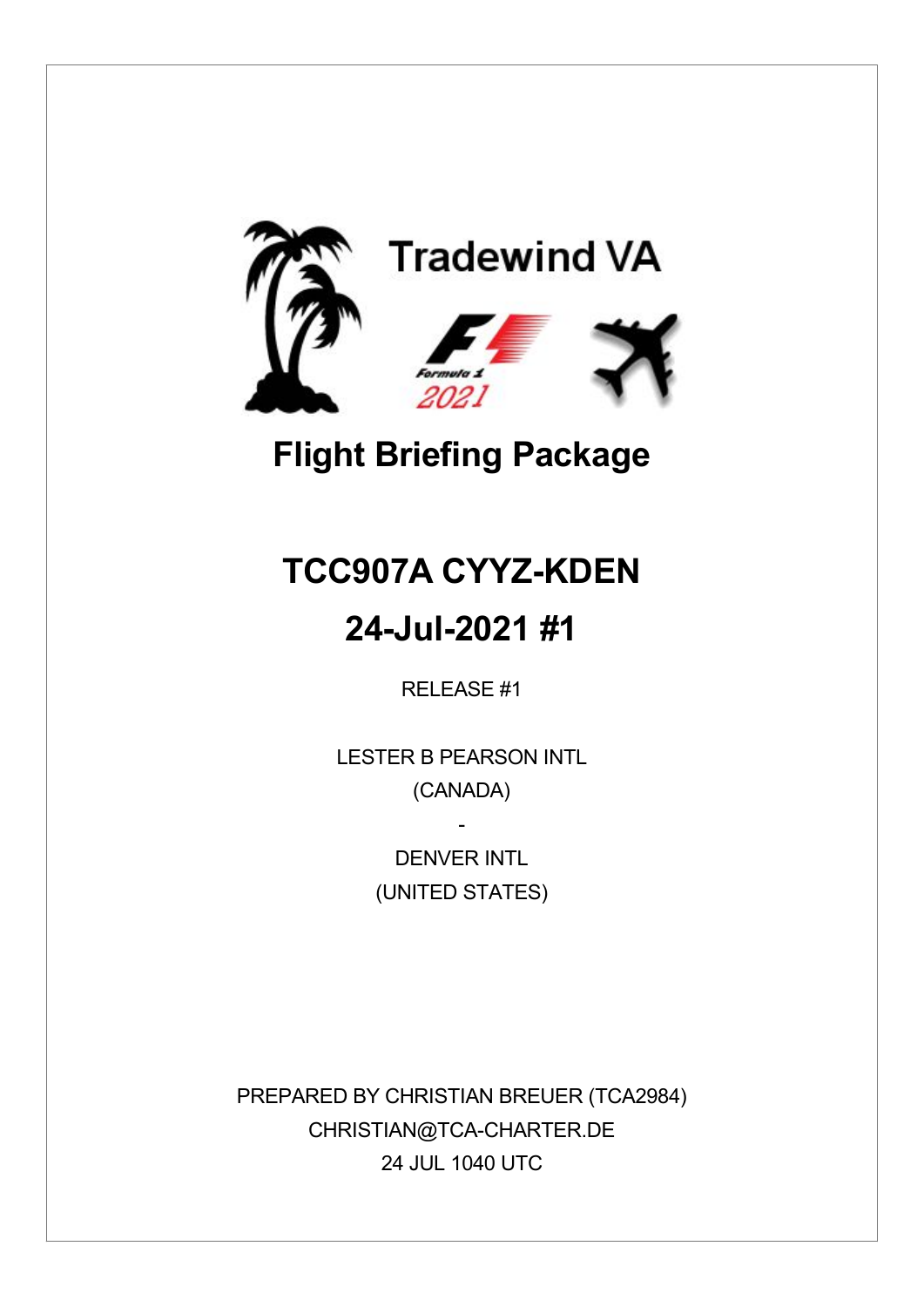**TRADEWIND CARIBBEAN FLIGHTPLAN - IFR TCC907A PJTGC CYYZ-KDEN** -------------------------------------------------------------------------------- ALL WEIGHTS IN KILOGRAMS (KG) STO 24JUL/1530Z -------------------------------------------------------------------------------- **OFP 1** - PREPARED 24JUL/1040Z BY CHRISTIAN BREUER (TCA2984) CHRISTIAN@TCA-CHARTER.DE **TR907A/TCC907A** PJTGC/B777-2LR GE SEL/SALH ROUTE: CYYZKDEN01 DEP: CYYZ/YYZ 24L ELEV 569 FT COST INDEX: 250 TTL G/C DIST: 1143 NM ARR: KDEN/DEN 16L ELEV 5434 FT INIT ALT: FL400 TTL F/P DIST: 1146 NM FUEL BIAS: 102.5% TTL AIR DIST: 1275 NM AVG WIND CMP: HD047 KT ALT: KCOS/COS 31 ELEV 6187 FT 78 NM -------------------------------------------------------------------------------- **CONFIG DOW PAX CARGO TOTAL ULOAD LIM ZFW TOW LDW** STANDARD 156746 0 0 0 52360 ZFW **MAX** 209106 261574 223167 **PLN** 156746 181952 165295 **ACT** ...... ....... ...... -------------------------------------------------------------------------------- \*\* TAKE-OFF DATA CYYZ 24L \*\* COND: 181952 KG // RWY DRY // +19•C Q1018 140/05 // LMT: OBS(B) CONFIG: FLAPS 5 // D-TO2 +67C // A/I OFF/AUTO // A/C ON SPEEDS: V1=119 VR=135 V2=135 ENG OUT: AT 5 DME 'YYZ' 112.15 LT ON TRACK 140 TO ITCPT AND PRCD ON R 170 'YYZ' 112.15. AT 17 DME 'YYZ' 112.15 ENTER HLDG (350 INBD,RT) -------------------------------------------------------------------------------- **FUEL CORR ENDUR** TRIP 16657 ........ 02:44<br>CONT 5% 833 ........ 00:10 CONT 5% 833 ........ 00:10 ALTN KCOS 1764 ........ 00:16 FINAL RESV 2545 ........ 00:30 HOLD 1700 ........ 00:20 ADD FUEL 432 ........ 00:05 **MIN T/O 23931** ........ 04:04 ..................................... EXTRA 1275 ........ 00:15 CAPTAINS SIGNATURE (....)<br>TAXI 1005 ........ 00:15 TAXI 1005 ........ 00:15<br>RELEASE 26211 ........ 04:34 **RELEASE 26211** ........ 04:34 I ACCEPT THIS OFP AND I AM FAMILIAR<br>ARR FUEL 7879 ........ 01:25 WITH THE PLANNED ROUTE AND AERODROME 7879 ........ 01:25 WITH THE PLANNED ROUTE AND AERODROMES FUEL TANK CAP 162613 KG / MAX EXTRA FUEL 59147 KG LIM BY LDW TRIP CORR FOR 5000 KG TOW INCR: +332 KG / 5000 KG TOW DECR: -477 KG 2000 FT LOWER: +392 KG / EET 02:43 CLB: 250/310/84 DES: 84/320/250 -------------------------------------------------------------------------------- CYYZ **STD** 15:30Z/11:30L **ETD** 15:30Z ACT OFBL .... **EST T/O** 15:45Z ACT T/O .... KDEN **STA** 19:05Z/13:05L **ETA** 18:39Z ACT ONBL .... **EST LDG** 18:29Z ACT LDG .... **SKD** 03:35 **PLN** 03:09 TTL BLCK .... **EST FLT** 02:44 TTL FLT .... -------------------------------------------------------------------------------- **ATC ROUTE:** N0492F400 GOPUP3 SLLAP DCT BAE DCT ALO DCT OBH/N0484F430 DCT BRWRY DCT **ALTERNATE PLANNING** --------------------------------------------------------------------------------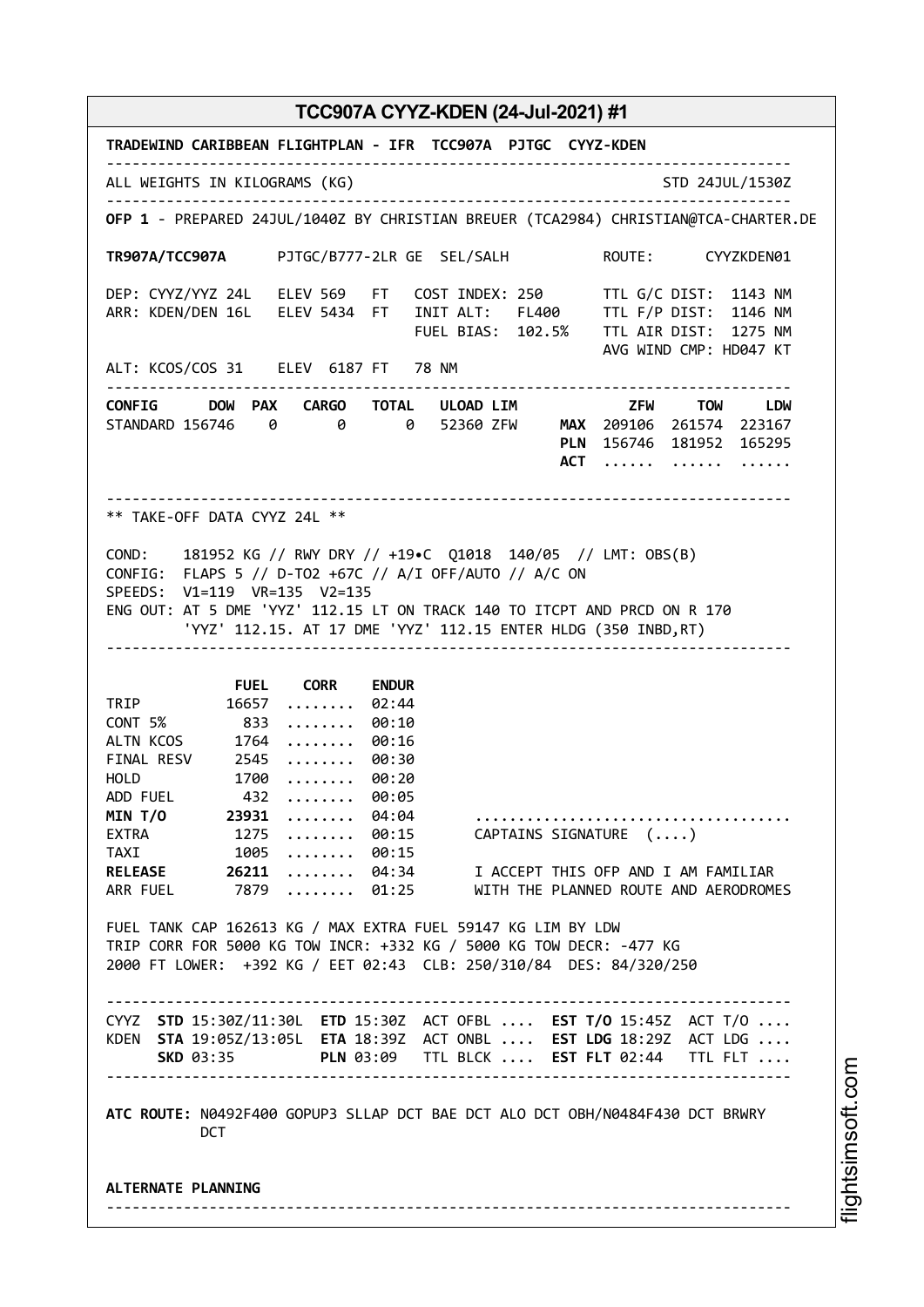|                     |                                                                                                     |  |                                    |  | TCC907A CYYZ-KDEN (24-Jul-2021) #1                                                                    |
|---------------------|-----------------------------------------------------------------------------------------------------|--|------------------------------------|--|-------------------------------------------------------------------------------------------------------|
|                     | ALTN/RWY DIST ALT/FL MSA COMP TIME FUEL DIFF ROUTE<br>KCOS/31 78 10000 163 HD001 00:16 1764 - ADANE |  |                                    |  |                                                                                                       |
|                     | MOST CRITICAL MORA 12100 FT AT KDEN                                                                 |  |                                    |  |                                                                                                       |
|                     | -FIR NAME                                                                                           |  |                                    |  | AWY WAYPOINT MT ALT MSA FREQ TAS LEG FUEL REM / USED LEG ACC<br>ISA WND/SPD GS REM POSITION ETO / ATO |
|                     |                                                                                                     |  |                                    |  | CYYZ/24L 569 031 25.2 / 1.0<br>LESTER B PEARSON INT 1146 N4340.5 W07935.8 /                           |
|                     |                                                                                                     |  |                                    |  | GOPUP3 TILAM 286 *CLB 031 15 23.6 / 2.6 04 00.04<br>P12 301/021 1131 N4341.9 W07956.5 /               |
|                     |                                                                                                     |  |                                    |  | GOPUP3 TULEK 288 *CLB 032 16 22.9 / 3.3 02 00.06<br>P13 306/031 1115 N4344.0 W08017.8 /               |
|                     | GOPUP3 <b>GOPUP</b>                                                                                 |  |                                    |  | 280 FL400 032 492 55 21.5 / 4.7 08 00.14<br>P00 305/066 438 1061 N4343.8 W08133.5 /                   |
| -KZOB               | GOPUP3 KARIT                                                                                        |  |                                    |  | 278 FL400 031 492 25 21.2 / 5.0 03 00.17<br>P01 301/069 432 1035 N4343.4 W08208.7 /                   |
|                     | GOPUP3 HHIPP                                                                                        |  |                                    |  | 273 FL400 026 492 29 20.8 / 5.4 04 00.21<br>P01 296/068 434 1006 N4340.6 W08249.0 /                   |
|                     | <b>KMKE</b>                                                                                         |  | 270 FL400 032 68                   |  | 19.9 / 6.3 10 00.31<br>P01 283/069 937 N4330.9 W08422.5 /                                             |
|                     | GOPUP3 SLLAP                                                                                        |  | 268 FL400 030 492 25               |  | 19.5 / 6.7 03 00.34<br>P00 289/062 435 912 N4327.0 W08456.3 /                                         |
| -KZAU               | DCT *BDRY                                                                                           |  | 270 FL400 032 492 3                |  | 19.5 / 6.7 01 00.35<br>P00 289/062 435 910 N4326.7 W08500.0 /                                         |
| <b>DCT</b>          |                                                                                                     |  |                                    |  | BAE 270 FL400 032 116.40 493 145 17.6 / 8.6 20 00.55                                                  |
| <b>DCT</b>          | WATERLOO                                                                                            |  |                                    |  | ALO 265 FL400 041 112.20 494 184 15.1 / 11.1 25 01.20<br>P01 276/065 431 580 N4233.4 W09223.9 /       |
|                     | KOMANDO                                                                                             |  | 258 FL400 036 10                   |  | 15.0 / 11.2 02 01.22<br>P01 274/068 570 N4231.2 W09237.0 /                                            |
| <b>DCT</b><br>-KZMP | *BDRY                                                                                               |  |                                    |  | 257 FL400 036 494 24 14.7 / 11.5 03 01.25<br>P01 275/062 432 546 N4225.6 W09309.1 /                   |
| <b>DCT</b>          | <b>OBH</b><br>WOLBACH                                                                               |  | 256 *CLB 049 114.80<br>P00 268/043 |  | 241 11.6 / 14.6 33 01.58<br>305 N4122.6 W09821.2 /                                                    |
| <b>DCT</b>          | *TOC * *                                                                                            |  | 248 FL430 044 486                  |  | 12 and $\overline{a}$<br>11.4 / 14.8 02 02.00<br>M05 268/041 446 293 N4118.9 W09836.0 /               |
| <b>DCT</b><br>-KZDV | *BDRY                                                                                               |  | 248 FL430 045 485                  |  | 21<br>11.1 / 15.1 02 02.02<br>M05 268/038 445 273 N4112.4 W09902.1 /                                  |
| <b>DCT</b>          | <b>BRWRY</b>                                                                                        |  | 247 FL430 050 484 78               |  | 10.2 / 16.0 11 02.13                                                                                  |

i⊒<br>⊫ htsim soft.c o

m

Ī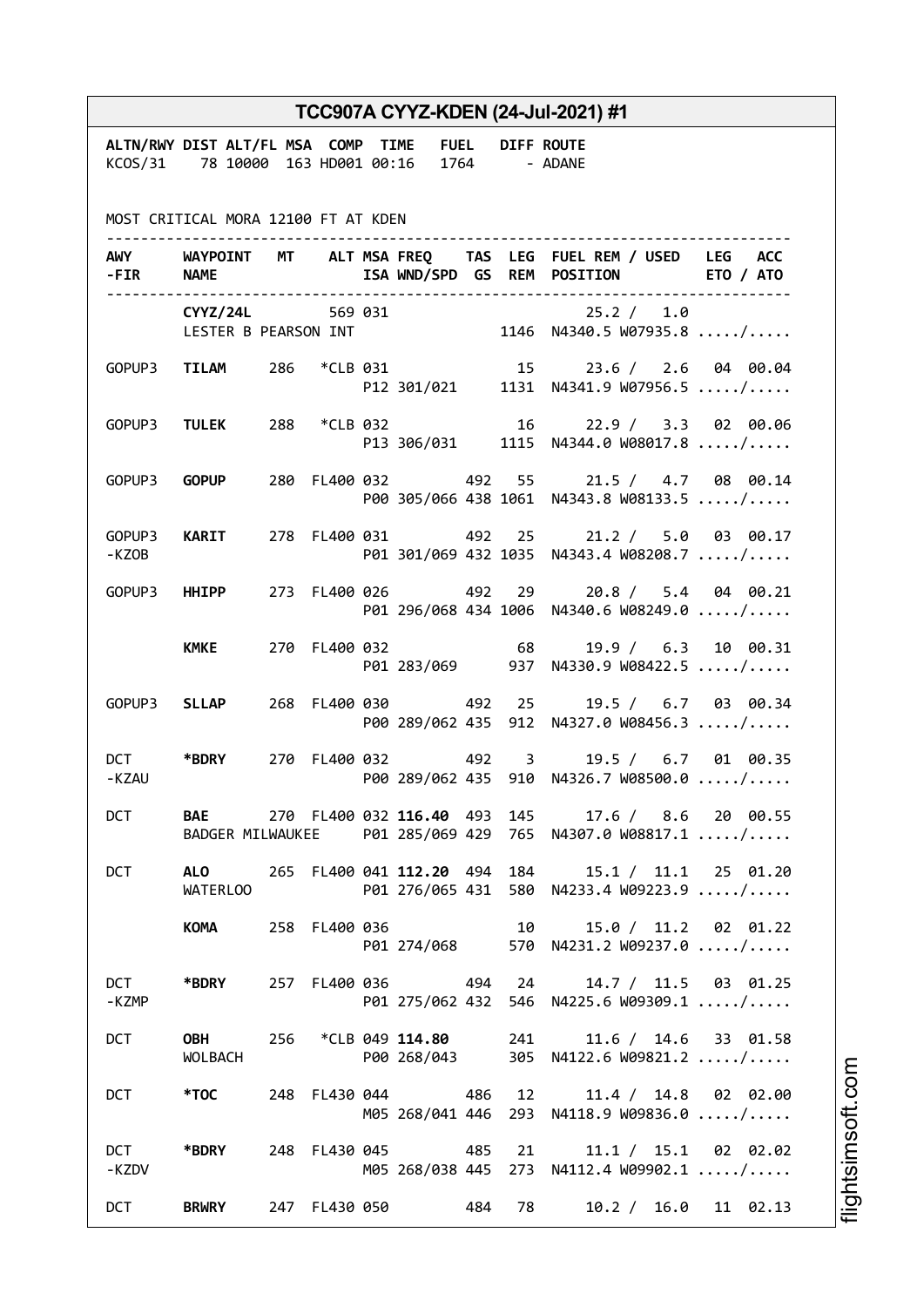|            |                                      |               |  |  | <b>TCC907A CYYZ-KDEN (24-Jul-2021) #1</b>                                          |
|------------|--------------------------------------|---------------|--|--|------------------------------------------------------------------------------------|
|            |                                      |               |  |  | M05 266/034 450 195 N4047.2 W10039.5 /                                             |
|            | <b>KDEN</b>                          | 251 FL430 050 |  |  | 2 10.2 / 16.0 00 02.13<br>M05 265/036 193 N4046.8 W10041.7 /                       |
| DCT.       | *TOD                                 |               |  |  | 251 FL430 069 484 88 9.2 / 17.1 12 02.25<br>M06 261/028 455 105 N4024.7 W10233.3 / |
| <b>DCT</b> | KDEN/16L 247 5434 121<br>DENVER INTL |               |  |  | 8.5 / 17.7 19 02.44<br>105 — 107<br>N3953.8 W10441.2  /                            |
|            |                                      |               |  |  |                                                                                    |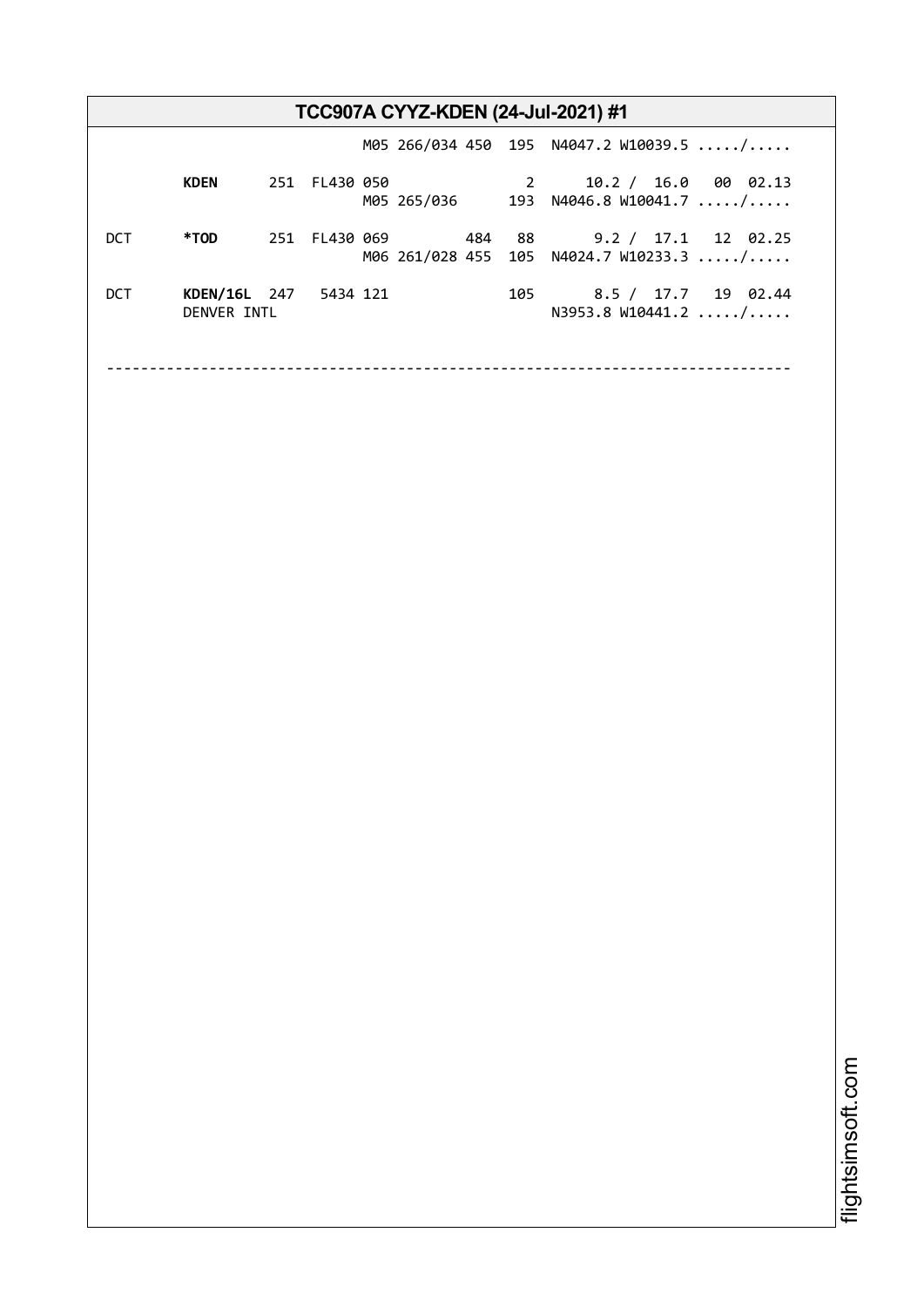| FL390 312/068 -55 FL440 287/066 -62 FL440 280/058 -62 FL470<br>268/027 -65<br>FL310 307/047 -36 FL420 287/068 -59 FL420<br>278/062 -59 FL450<br>267/033 -65<br>FL230 306/028 -18 FL400 286/069 -56 FL400<br>276/065 -56 FL430<br>267/035 -62<br>15000 296/021 -3 FL380 286/070 -52 FL380 275/067 -52 FL410 267/036 -58<br>7000 253/018 +10 FL360 286/068 -47 FL360 276/066 -47 FL390 267/037 -54<br>(DESCENT)<br>FL420 261/023 -60<br>FL330 263/024 -39<br>FL250 257/019 -20<br>16000 279/003 -2<br>8000 057/007 +17<br>END FLIGHTPLAN 00691 TCC907A PJTGC CYYZ-KDEN 24JUL2021 | (CLIMB) |  | <b>BAE</b> | <b>ALO</b> | <b>BRWRY</b> |  |
|--------------------------------------------------------------------------------------------------------------------------------------------------------------------------------------------------------------------------------------------------------------------------------------------------------------------------------------------------------------------------------------------------------------------------------------------------------------------------------------------------------------------------------------------------------------------------------|---------|--|------------|------------|--------------|--|
|                                                                                                                                                                                                                                                                                                                                                                                                                                                                                                                                                                                |         |  |            |            |              |  |
|                                                                                                                                                                                                                                                                                                                                                                                                                                                                                                                                                                                |         |  |            |            |              |  |
|                                                                                                                                                                                                                                                                                                                                                                                                                                                                                                                                                                                |         |  |            |            |              |  |
|                                                                                                                                                                                                                                                                                                                                                                                                                                                                                                                                                                                |         |  |            |            |              |  |
|                                                                                                                                                                                                                                                                                                                                                                                                                                                                                                                                                                                |         |  |            |            |              |  |
|                                                                                                                                                                                                                                                                                                                                                                                                                                                                                                                                                                                |         |  |            |            |              |  |
|                                                                                                                                                                                                                                                                                                                                                                                                                                                                                                                                                                                |         |  |            |            |              |  |
|                                                                                                                                                                                                                                                                                                                                                                                                                                                                                                                                                                                |         |  |            |            |              |  |
|                                                                                                                                                                                                                                                                                                                                                                                                                                                                                                                                                                                |         |  |            |            |              |  |
|                                                                                                                                                                                                                                                                                                                                                                                                                                                                                                                                                                                |         |  |            |            |              |  |
|                                                                                                                                                                                                                                                                                                                                                                                                                                                                                                                                                                                |         |  |            |            |              |  |
|                                                                                                                                                                                                                                                                                                                                                                                                                                                                                                                                                                                |         |  |            |            |              |  |
|                                                                                                                                                                                                                                                                                                                                                                                                                                                                                                                                                                                |         |  |            |            |              |  |
|                                                                                                                                                                                                                                                                                                                                                                                                                                                                                                                                                                                |         |  |            |            |              |  |
|                                                                                                                                                                                                                                                                                                                                                                                                                                                                                                                                                                                |         |  |            |            |              |  |
|                                                                                                                                                                                                                                                                                                                                                                                                                                                                                                                                                                                |         |  |            |            |              |  |
|                                                                                                                                                                                                                                                                                                                                                                                                                                                                                                                                                                                |         |  |            |            |              |  |
|                                                                                                                                                                                                                                                                                                                                                                                                                                                                                                                                                                                |         |  |            |            |              |  |
|                                                                                                                                                                                                                                                                                                                                                                                                                                                                                                                                                                                |         |  |            |            |              |  |
|                                                                                                                                                                                                                                                                                                                                                                                                                                                                                                                                                                                |         |  |            |            |              |  |
|                                                                                                                                                                                                                                                                                                                                                                                                                                                                                                                                                                                |         |  |            |            |              |  |
|                                                                                                                                                                                                                                                                                                                                                                                                                                                                                                                                                                                |         |  |            |            |              |  |
|                                                                                                                                                                                                                                                                                                                                                                                                                                                                                                                                                                                |         |  |            |            |              |  |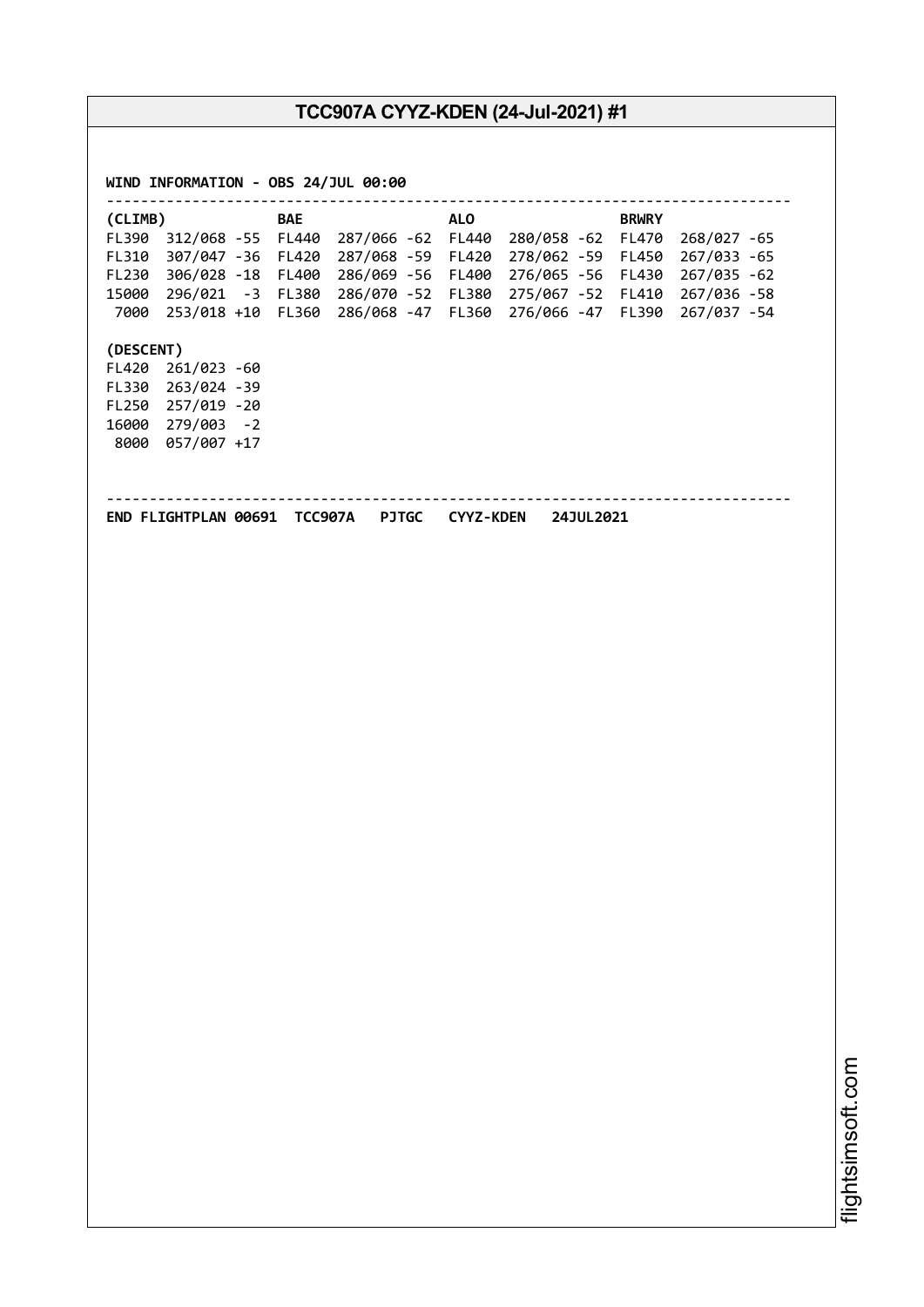```
[ATC FLIGHTPLAN]
```

```
(FPL-TCC907A-IS
-B77L/H-SDE1FGHIJ1J5M1RWXY/LB2
-CYYZ1530
-N0492F400 GOPUP3 SLLAP DCT BAE DCT ALO DCT OBH/N0484F430 DCT
BRWRY DCT
-KDEN0244 KCOS
-PBN/A1B1C1D1L1O1S2 NAV/RNVD1E2A1 DOF/210724 REG/PJTGC
EET/KZOB0017 KZAU0035 KZMP0125 KZDV0202
SEL/SALH CODE/484DC5 RVR/75 OPR/TRADEWIND CARIBBEAN
ORGN/TNCCTCAP PER/C
RMK/TCAS
-E/0419)
```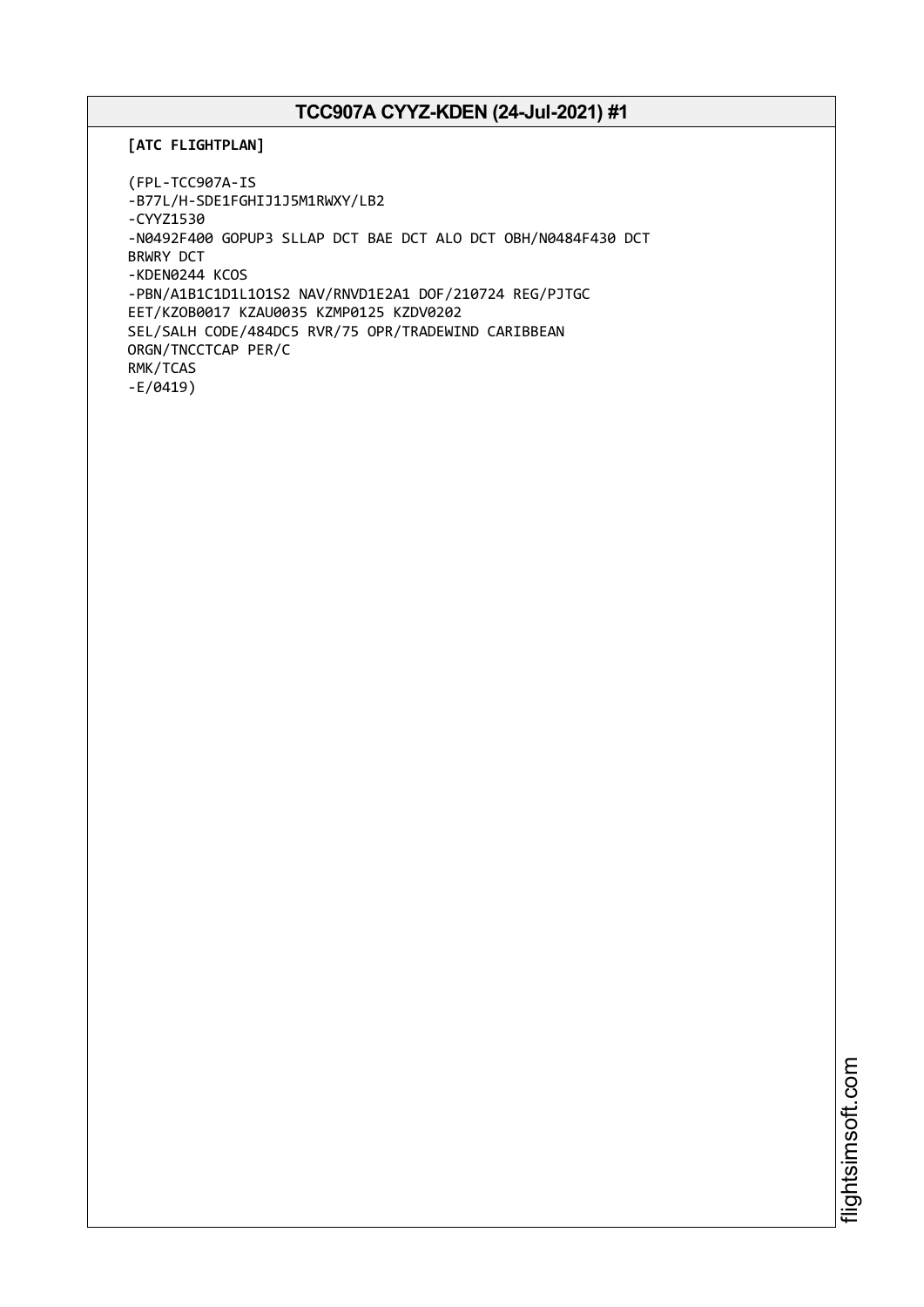┌──────────────────────────────────────────────────────────────────────────────┐

└──────────────────────────────────────────────────────────────────────────────┘

**[PLANNING WEATHER]**

│**ORIGIN: CYYZ/YYZ (LESTER B PEARSON INTL, CANADA) UTC -04:00**│

CYYZ 241000Z 13003KT 12SM BKN250 19/18 A3005 RMK CI7 HZ SLP175 DENSITY ALT 1000FT CYYZ 240838Z 2409/2512 VRB03KT P6SM SKC BECMG 2410/2412 14005KT FM241700 16015KT P6SM BKN040 FM241900 16015KT 6SM -SHRA BR BKN012 BKN080 FM250200 21015KT 4SM SHRA BR BKN015 OVC030 PROB30 2502/2506 VRB15G30KT 11/2SM +TSRA BR BKN008 OVC015CB FM250600 23010KT P6SM SCT008 OVC015 RMK NXT FCST BY 241200Z

│**DESTINATION: KDEN/DEN (DENVER INTL, UNITED STATES) UTC -06:00**│

┌──────────────────────────────────────────────────────────────────────────────┐

KDEN 240953Z 26007KT 10SM SCT130 SCT220 21/14 A3019 RMK AO2 SLP132 T02110139 KDEN 240859Z 2409/2512 24008KT P6SM SCT100 FM241500 03008KT P6SM FEW100 SCT220 FM241900 08010KT P6SM VCSH SCT080 BKN220 FM250100 14007KT P6SM VCSH SCT100 BKN140 FM250400 21012KT P6SM SCT100 BKN140

┌──────────────────────────────────────────────────────────────────────────────┐ │**ALTERNATE: KCOS/COS (CITY OF COLORADO SPRINGS MUN, UNITED STATES) UTC -06:00**│ └──────────────────────────────────────────────────────────────────────────────┘

┌──────────────────────────────────────────────────────────────────────────────┐

└──────────────────────────────────────────────────────────────────────────────┘

┌──────────────────────────────────────────────────────────────────────────────┐

└──────────────────────────────────────────────────────────────────────────────┘

└──────────────────────────────────────────────────────────────────────────────┘

KCOS 240954Z 33009KT 10SM SCT120 21/12 A3026 RMK AO2 SLP136 T02060117 KCOS 240532Z 2406/2506 32014G24KT P6SM SCT100 SCT200 FM240800 36010KT P6SM FEW100 SCT200 FM241600 02011KT P6SM SCT100 FM242100 03012G22KT P6SM VCTS BKN060CB BKN200 FM250200 35010KT P6SM SCT080 BKN150

│**ADEQUATE: KMKE/MKE (GEN MITCHELL INTL, UNITED STATES) UTC -05:00**│

KMKE 240952Z 23011KT 6SM HZ FEW250 24/22 A2989 RMK AO2 SLP117 T02440217 KMKE 240859Z 2409/2512 21007KT P6SM FEW250 FM241300 24012G22KT P6SM SCT040 BKN200 FM241900 26012G21KT P6SM VCTS BKN050CB FM242200 27010KT P6SM SCT060 FM250100 30007KT P6SM SCT100

│**ADEQUATE: KOMA/OMA (EPPLEY, UNITED STATES) UTC -05:00**│

KOMA 240952Z 16008KT 10SM SCT140 SCT250 25/22 A2991 RMK AO2 SLP116 T02500217 KOMA 240520Z 2406/2506 18008KT P6SM SKC WS016/23035KT FM241200 18006KT P6SM SCT050 BKN100 FM241900 34009KT P6SM BKN250 FM250000 05005KT P6SM BKN250

i⊒<br>⊫ htsim soft.c om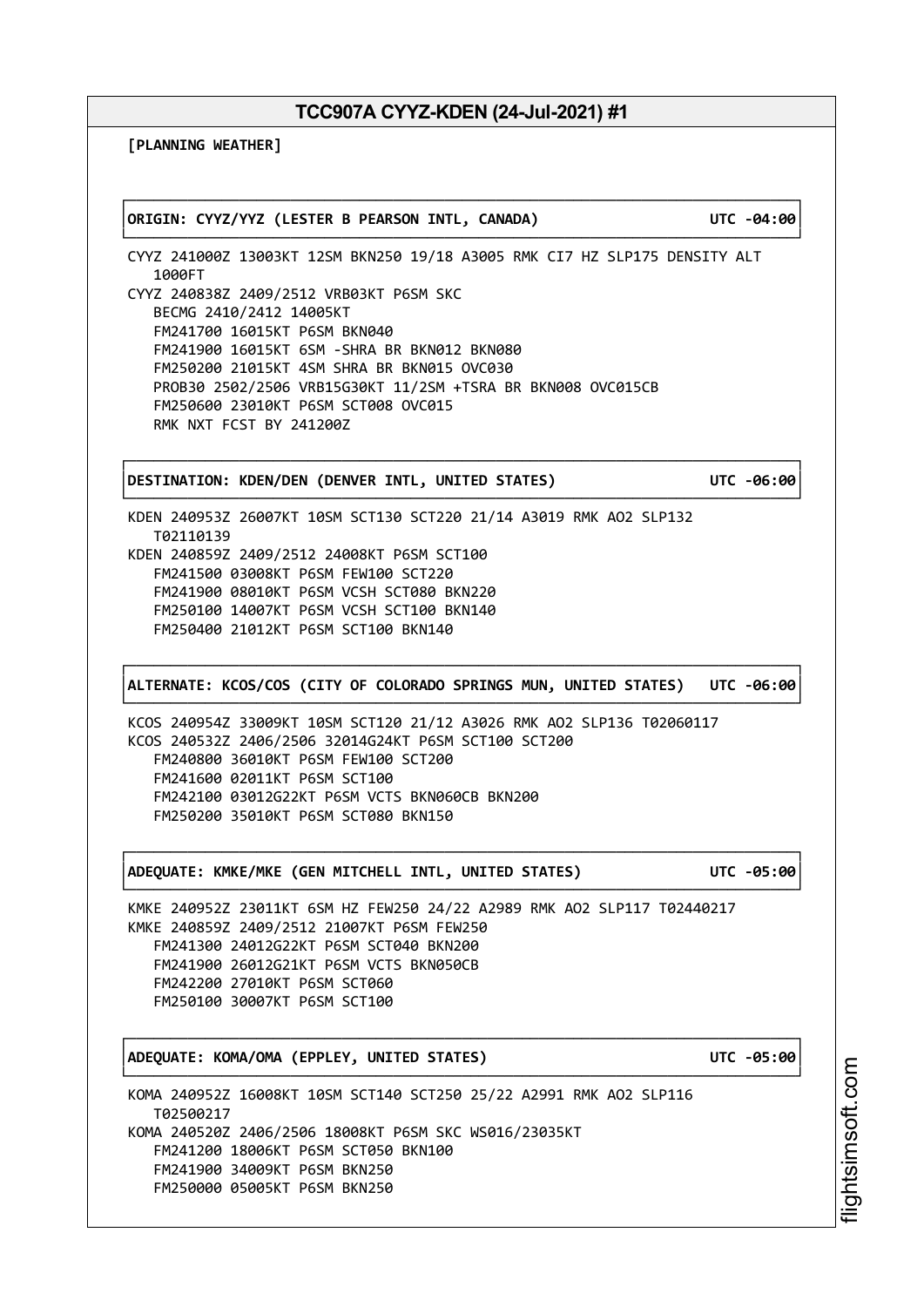

i≣<br>⊫ htsim soft.c o

 $\Xi$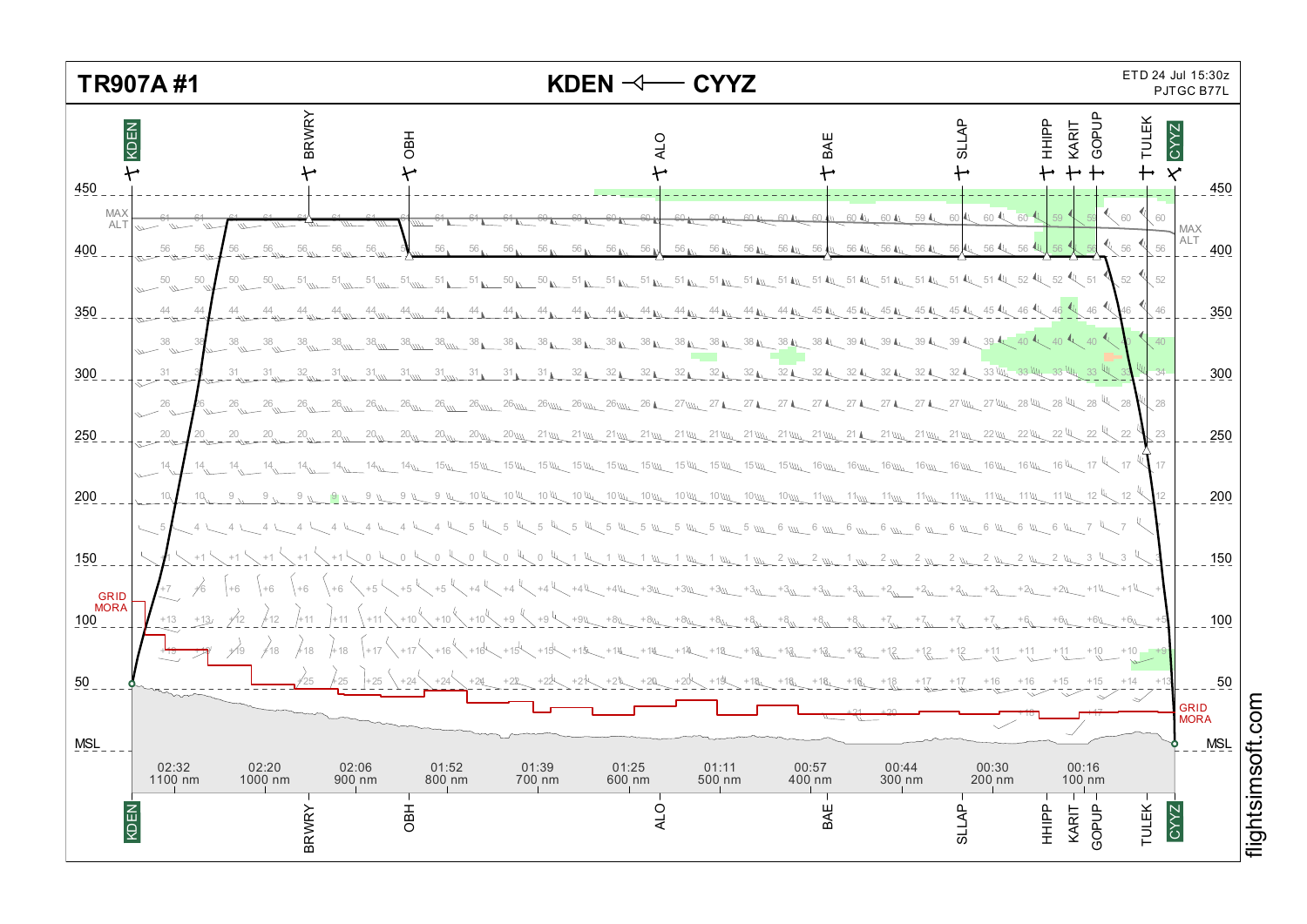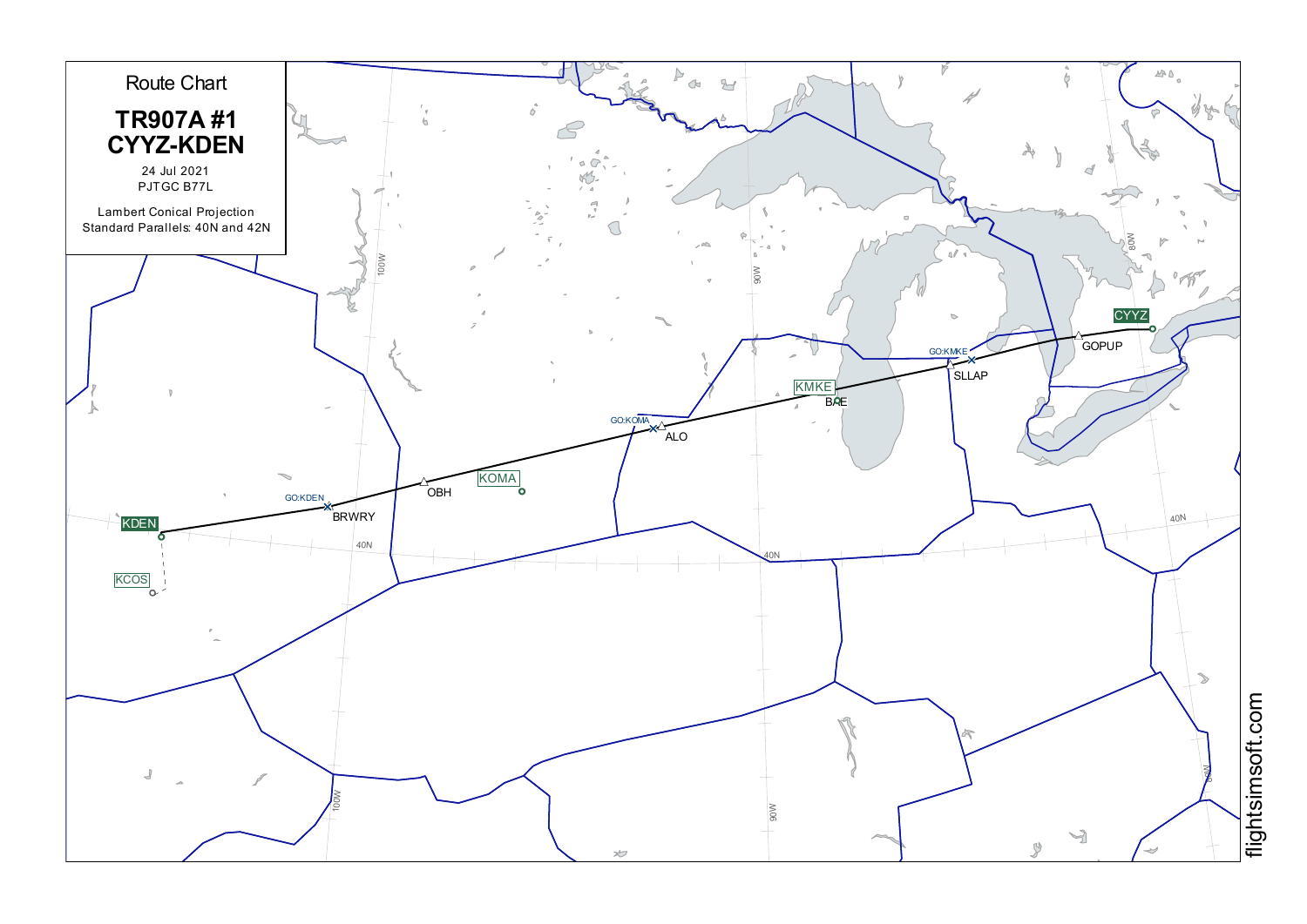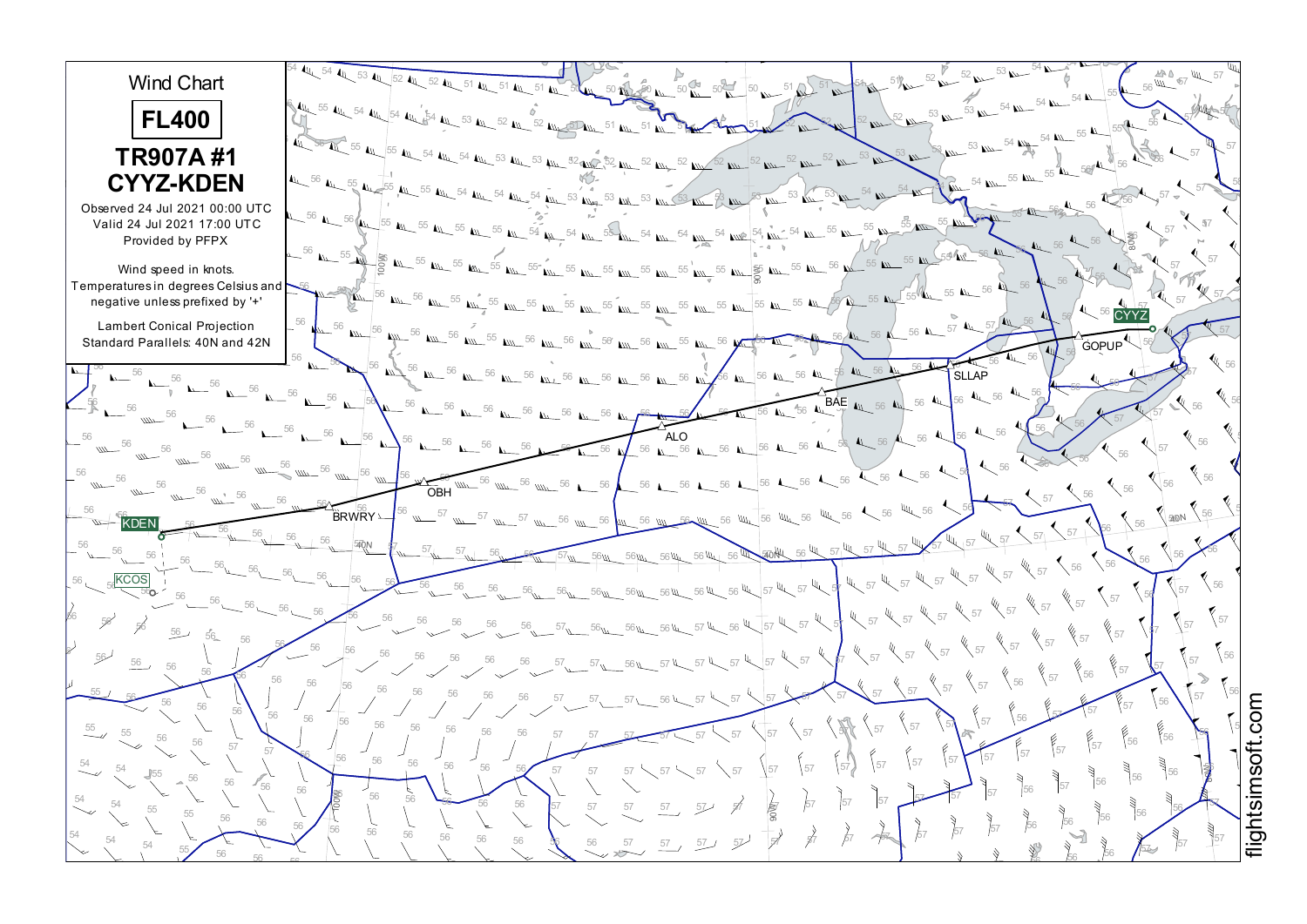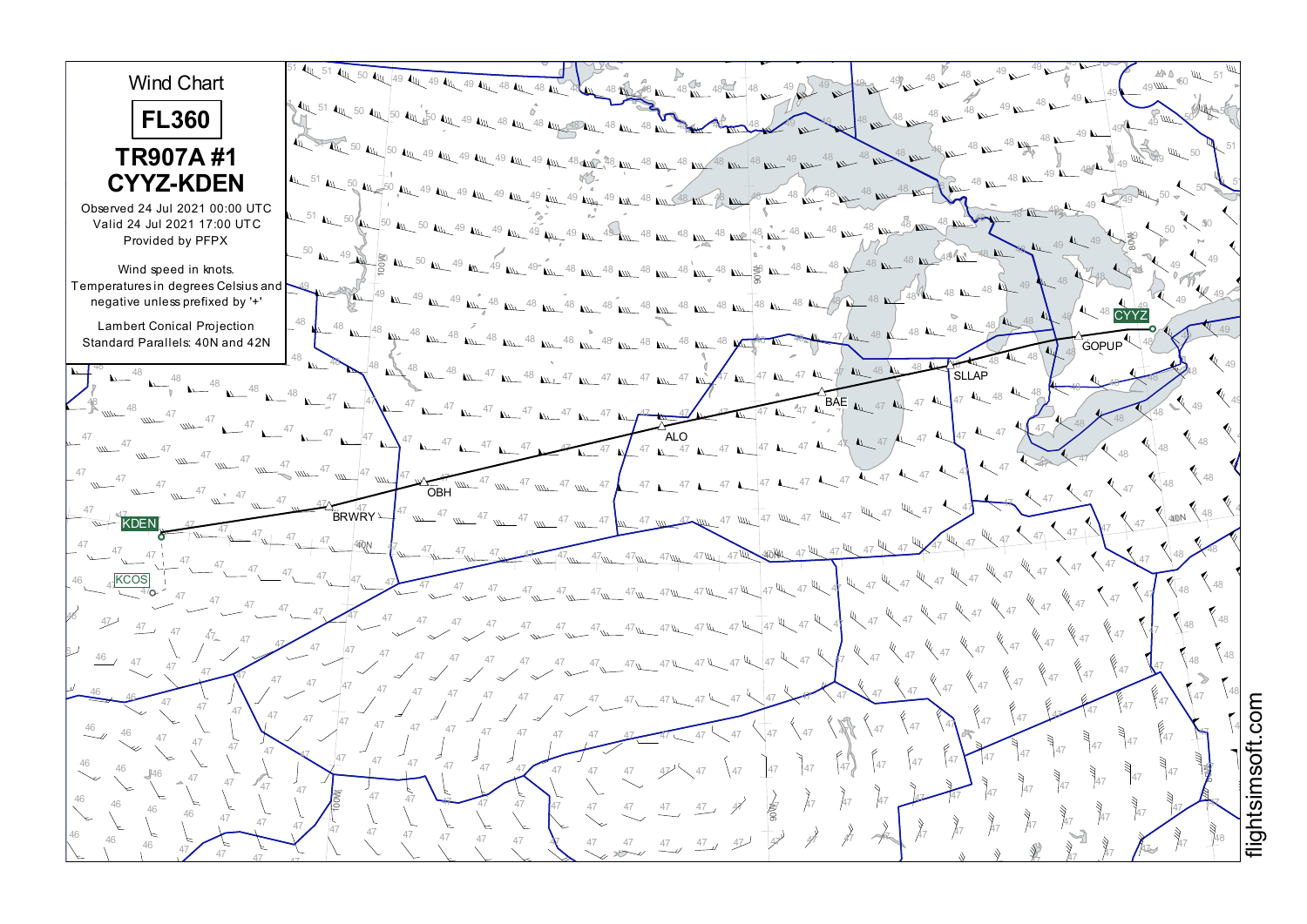